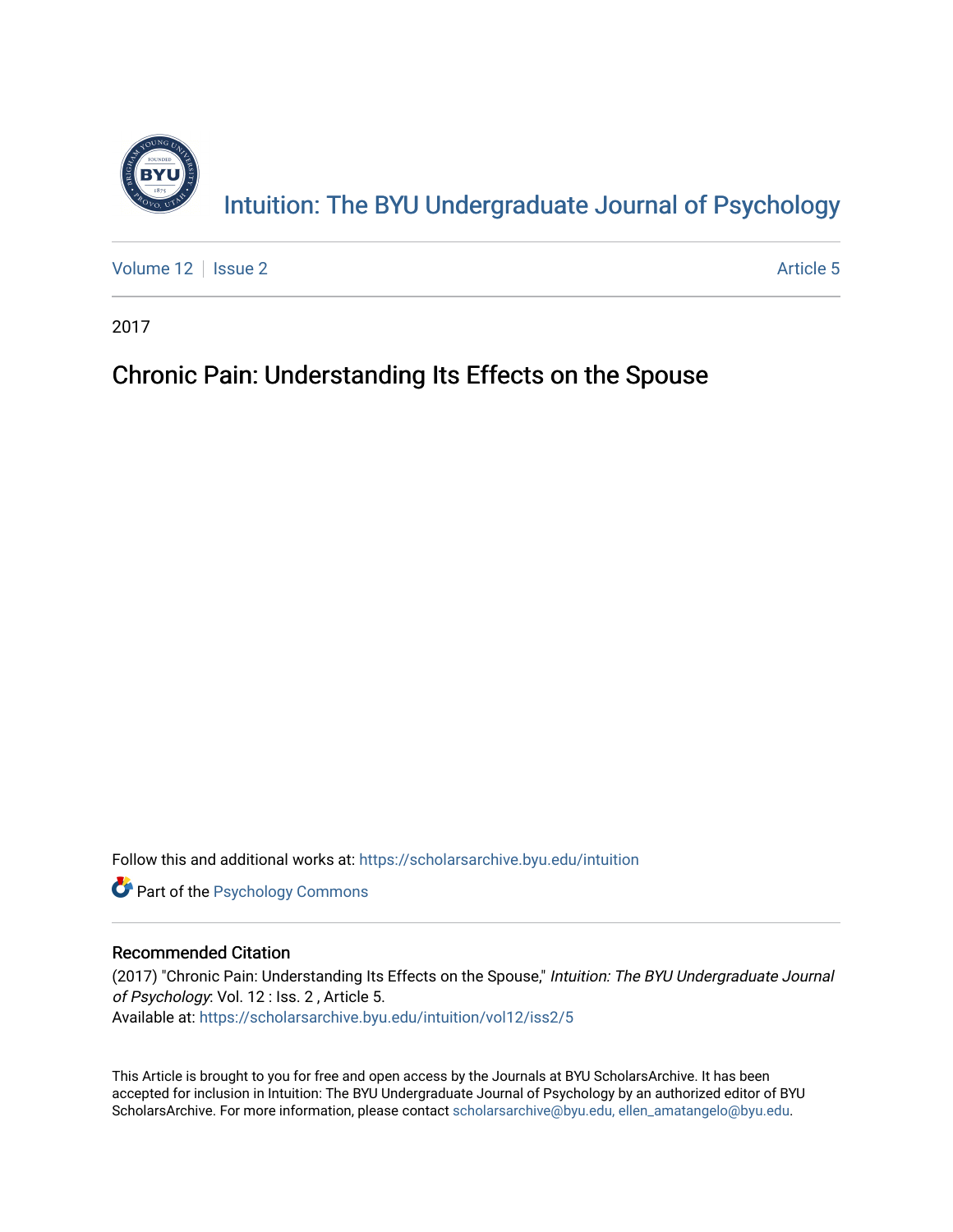# Chronic Pain: Understanding Its Effects on the Spouse

# **Summer B. Frandsen**

*Brigham Young University*

# Abstract

This literature review focuses on how the partner of an individual with chronic pain is affected by that pain. Results from the studies examined have been divided into four different categories of potential effects: household, physical, mental/emotional, and marital. The household consequences include items such as finances and role reversals for household tasks (West, Usher et al., 2012). The physical consequences consist of symptoms such as varying pains and lack of sleep (Martire et al., 2013; Turk et al., 1987). The primary mental/ emotional consequence of having a spouse with chronic pain is distress, which can lead to issues such as depression (Ahern et al., 1985; Schwartz et al., 1991). Marital effects include decreased sexual relations and decreased marital satisfaction (Strunin & Boden, 2004). Despite many possible negative effects, the literature indicates that while some spouses struggle with the onset of chronic pain in their partner, many succeed or even thrive (West, Buettner et al., 2012). Spouses may be able to better cope or thrive despite their partner's chronic pain when they receive support from their partner and from outside sources like psychologists (Subramanian, 1991). Additionally, it is important that spouses are included in creating a plan on how to handle the pain and how to handle the life changes it will bring (Leonard & Cano, 2006). Further research is needed to gain greater insight into what helps patients' spouses to overcome the challenge of chronic pain in order to help these spouses live satisfying lives despite their partners' chronic pain.

*Keywords*: chronic pain; spouse; partner; effects; literature review; thrive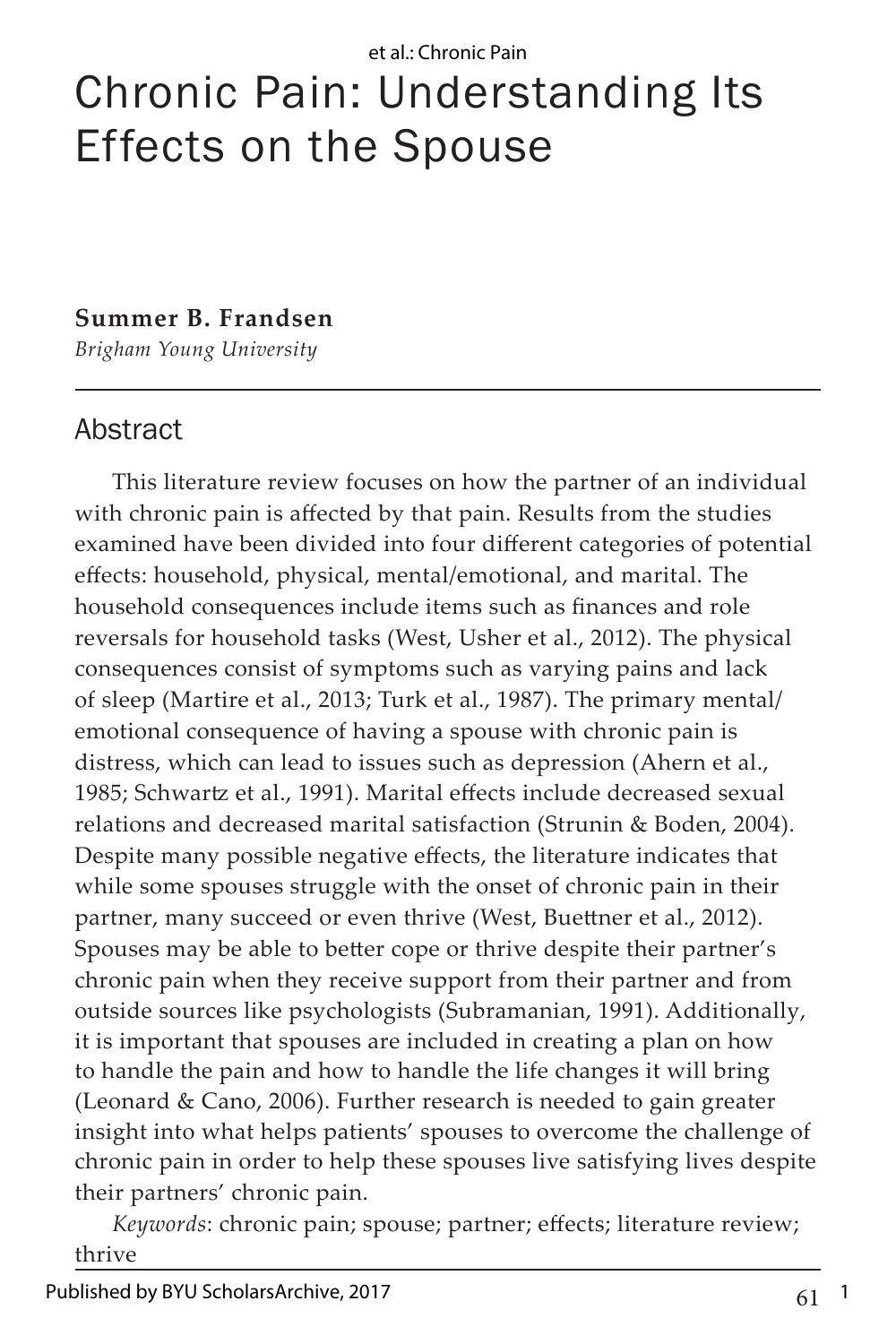#### *Chronic Pain* Intuition: The BYU Undergraduate Journal of Psychology, Vol. 12 [2017], Iss. 2, Art. 5

# **Chronic Pain: Understanding its Effects on the Spouse**

Chronic illness is a condition frequently heard of and experienced in the world today. Some common examples include cancer, heart diseases, diabetes, and multiple sclerosis—many of which are lifechanging and debilitating. People are very aware of some of these maladies, perhaps because of their outward physical markers, their mortality rates, or the level of media awareness surrounding them. For example, cancer's prominence in public discussion is demonstrated by recent blockbusters such as "The Fault in Our Stars," "My Sister's Keeper," and "A Little Bit of Heaven," all of which have focused on the trauma and heartbreak of cancer. The addition of cancer awareness programs has made the disease well-known and widely discussed. However, there are some chronic conditions that remain poorly understood, even though they are prevalent and affect much of the world's population.

One such ailment is chronic pain. Although people with chronic pain may look healthy on the outside and the threat of death may not be imminent, they are constantly, or at least frequently, in pain (American Chronic Pain Association, 2017). The intensity and range of the pain can vary. It could be widespread pain, such as that found in Fibromyalgia or rheumatoid arthritis patients, or more concentrated pain caused by a phantom limb, back pain, or pelvic pain. (American Chronic Pain Association; Korff, Ormel, Keefe, & Dworkin, 1992).

Research has shown that the constant presence of such pain affects multiple facets of patients' lives (Flor, Turk, & Scholz, 1987; Subramanian, 1991). Some common results include difficulty sleeping; inability to exercise, perform household chores, participate in recreational activities, or to be employed (which can lead to financial difficulties); depression; and loss of social interaction, including that of close friends and family (Breivik, Collett, Ventafridda, Cohen, & Gallacher, 2006). Although this list is extensive, it only partially covers the extent to which pain alters the world of a person who suffers with it on a chronic basis.

Although many previous studies have focused on the impact of pain on the individual, researchers have now begun to recognize that the struggles of individuals with chronic pain affect members of the family. Multiple studies have focused on understanding the effect that a familial relationship can have on the patient, including how family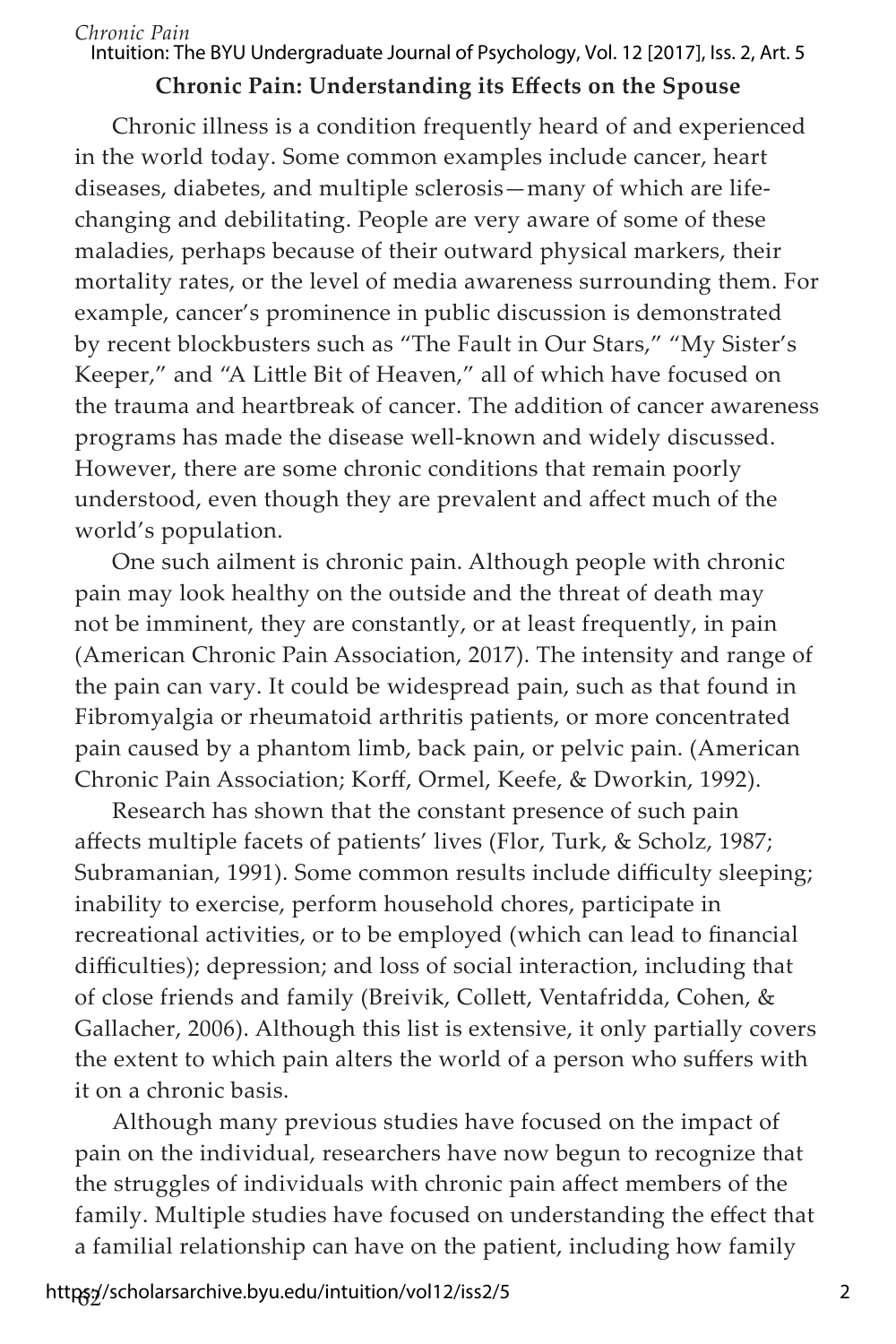interactions positively or negatively impact the patient and their struggle with daily pain (Leonard, Cano, & Johansen, 2006).

 It is apparent from studies that the family plays an integral role in how a patient handles their disability. Conversely, it seems logical that the patient's state would also have a substantial influence on the life of their family. This influence would seem especially potent considering how life altering the onset of chronic pain can be. As researchers have studied the impact chronic pain has on the family unit, it has been shown that a chronic pain patient's family is deeply affected by the onset of pain in a family member (Kemler & Furnee, 2002).

While having a family member with chronic pain often affects the entire family, this review will specifically cover the literature concerning the wide range of effects that chronic pain can have on the spouse of a person who suffers from chronic pain. The effects discussed can be separated into four categories: household, physical, mental-emotional, and marital. Although many of the studies have found primarily detrimental outcomes of chronic pain on spouses, there has also been quite a bit of insight and research showing that some couples thrive in the face of chronic pain. These studies will be discussed in light of understanding how to help the spouses (and in relation, the patient) to deal with the challenge of chronic pain.

# **Effects on the Spouse**

## **Household Effects**

Of the four categories of effects that this literature review will cover, household effects are perhaps the easiest to identify because these can be easily measured: filling more roles in the family, finances, and the time spent performing certain activities. Two specific studies showed evidence of "role reversal," or the taking on of extra roles.

The first study surveyed 50 White adults from the Netherlands who were dealing with chronic refractory complex regional pain syndrome (CRPS) (Kemler & Furnee, 2002). Seven of the participants were single and were analyzed separately. Spouses of people diagnosed with CRPS also completed surveys. Researchers found that because people with CRPS are often unable to perform household chores efficiently, their spouses had to put in more hours to complete the unfinished tasks.

In the second study, West, Usher, Foster, and Stewart (2012)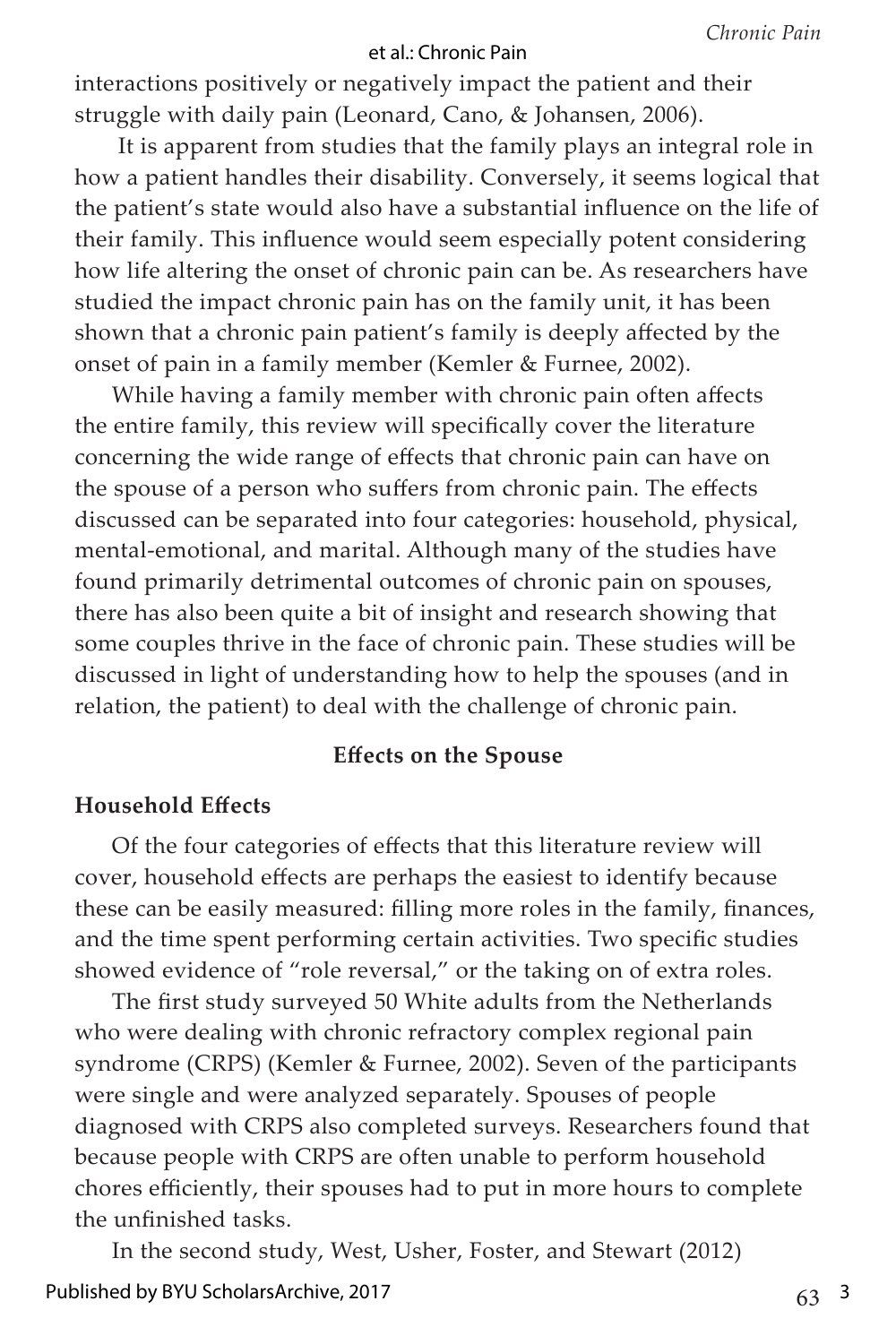interviewed nine spouses of persons diagnosed with chronic pain in an effort to better understand the experience of chronic pain for the spouse. One of the significant changes that participants listed was revising roles. The study quoted three spouses who directly addressed this situation; one discussed how he had to take on the daily household duties such as changing beds and doing the washing in addition to working outside the home, and another mentioned how the onset of pain in her partner forced her to go to work. Other research has found similar results (Strunin & Boden, 2004). Intuition: The BYU Undergraduate Journal of Psychology, Vol. 12 [2017], Iss. 2, Art. 5

Both studies also found that finances became a burden, due to medical bills and lack of employment of the individual with chronic pain and in some cases, the spouse. West, Usher et al. (2012) found that there was a wide range of financial difficulties, including one spouse who recalled that because her partner with chronic pain was unable to work, they had to close their business and sell their house, as they could no longer support themselves. The study by Kemler and Furnee (2002) researched this issue through a cost diary, and reported household income before and after CRPS. Both male and female pain patients saw a significant decrease in the ability to work, in many cases resulting in complete unemployment. For example, among the 13 men who participated in the study, only one continued to work–– similar results were found among the 30 female patients. Despite some spouses becoming employed for the first time or taking on extra work, the household income decreased by approximately \$2,000 to \$4,000 a year (\$26,200 to \$22,000; \$25,500 to \$22,500, respectively) due to the unemployment of the partner with pain. Moreover, it is important to note that in the Netherlands, those with disabilities are given 70% of their last salary every year until able to work again. Such a significant decrease in income, even with the provided financial assistance, shows that in countries without such benefits, the decrease in income could be much steeper. On top of this, the mean "out-of-pocket expenses" paid by households with CRPS was \$1,350 per year. Experiencing both a decrease in income and an increase in amount spent on medical expenses can create extremely difficult financial situations for the family, which has a direct effect on the spouse.

Another household effect on spouses was the change in how they spent their time. Researchers found that spouses of CRPS patients versus control spouses, spent significantly more time on housekeeping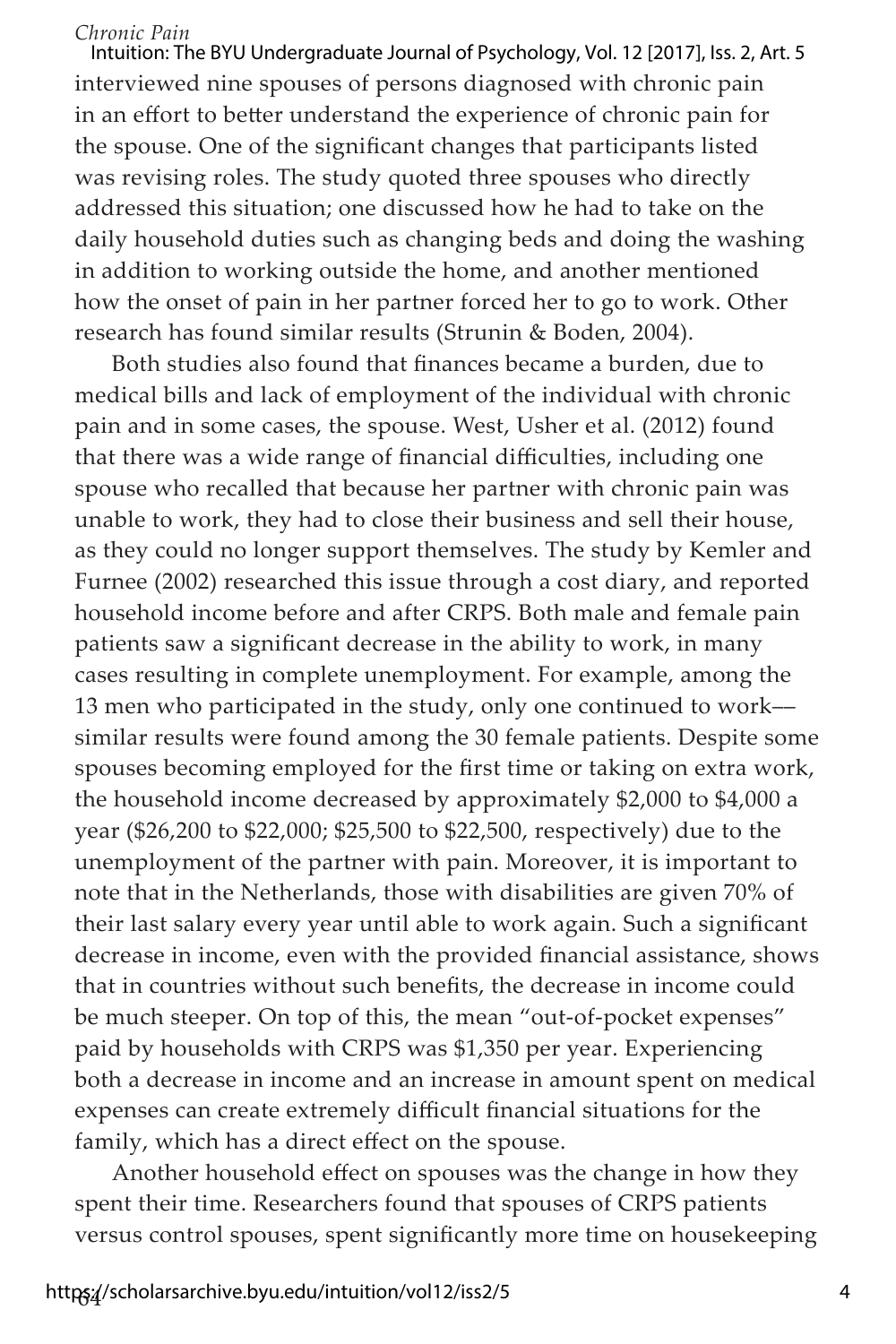and household maintenance, while showing significantly less time spent on personal needs and leisure activities (Kemler & Furnee, 2002).

From the findings of role reversal, decreased income, increased financial burdens, and different time allotments, it is easy to see how chronic pain directly affects the spouses and their day-to-day lives. They find themselves in situations that are different from the way they are used to living and are faced with figuring out how to handle their changed lives.

## **Physical Effects**

In addition to household effects, spouses have also been found to experience detrimental physical effects from the pain in their partner's life. Rowat and Knafl (1985) found in interviews with 40 spouses of individuals with chronic pain that 23% described physical complaints such as problems with sleep, appetite, headaches, and blood pressure. Martire, Keefe, Schulz, Stephens, and Mogle (2013) studied sleep disturbances experienced by the spouse through interviews and written logs of daily sleep patterns in 138 couples in which at least one individual was dealing with knee osteoarthritis. The study showed that when the partners were in more pain, the spouses tended to report lower quality of sleep; this was especially true for the couples that had a closer relationship. However, sleep is only one of the ways in which spouses can be physically affected.

In a literature review compiled by Turk, Flor, and Rudy (1987), several studies are described which show that the spouses of those with chronic pain are much more likely to experience actual physical pain. One such study by Block (as cited in Turk et al., 1987) demonstrated an increase in a spouse's heart rate and skin conductance when watching their partner in pain. Flor, Turk and Scholz (1987) studied this phenomenon further by conducting evaluations with 58 males with chronic pain and their spouses. They contrasted their results with those of patients with diabetes and found spouses of people with chronic pain rated a significantly higher amount of pain symptoms than the spouses of patients diagnosed with diabetes. However, the spouses of people with chronic pain did not experience more physical symptoms (e.g. fatigue, nausea). They also found a correlation between spouses' depressed moods and their pain symptoms, but it only explained 25.7% of the variance. Surprisingly, the intensity of the pain experienced by the partner

Published by BYU ScholarsArchive, 2017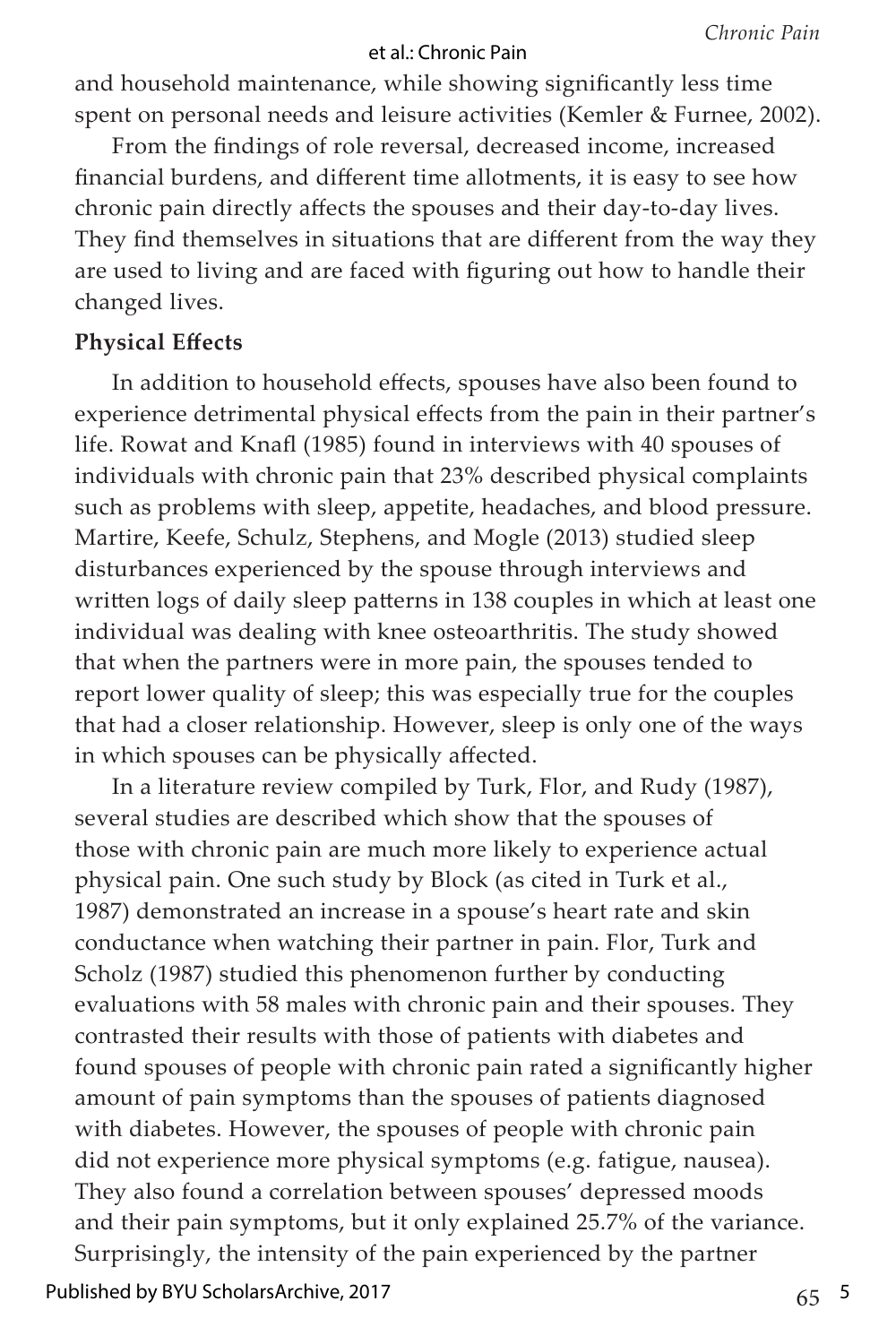was not significantly correlated with that of the spouse. This may be because it is more important how the spouse copes with and reacts to the chronic pain in their home than the actual level of pain their partner experiences. Intuition: The BYU Undergraduate Journal of Psychology, Vol. 12 [2017], Iss. 2, Art. 5

An important item addressed in these studies is the correlation between depression or distress and physical maladies. As will be found throughout, the four different categories of effects are interrelated and affect one another, together creating the total experience of the spouse. Why disturbed sleep and pain are correlated with depression is an interesting question. Are the physical aspects caused by depression, is the depression caused by the physical aspects, or are both a part of the experience? This opens up a lot of opportunity for further questions and studies. Nevertheless, it is clear that chronic pain creates physical problems for the significant other.

## **Mental/Emotional Effects**

Considering all that the spouse is experiencing as his or her partner endures chronic pain, it is not hard to recognize that these experiences may also instigate many moods and emotions within the spouse. Rowat and Knafl (1985) found that of the 123 spouses they interviewed, 69% noted an emotional impact such as fear, nervousness, irritability, sadness, and uncertainty. West, Usher et al. (2012) and Schwartz and Slater (1991) report similar findings. These emotions combine to form the overall feeling of distress in the spouse.

Of the studies that have examined the overall distress of the spouse, some have sought to understand what creates this feeling. Geisser, Cano, and Leonard (2005) found that female spouses were more likely to have affective distress. They also found that the higher spouses perceived the physical disability of their partner in pain and the lower their ratings of marital satisfaction, the greater distress the spouse felt. In comparing low and high distress spouses, Rowat and Knafl (1985) found similar findings as Geisser et al. (2005), adding that in their study, 50% of spouses rated their partner's pain higher than their partner did, in some cases quite significantly.

One important aspect of this distress is the prevalence of depression among spouses of individuals with chronic pain. Many researchers have found a higher number of spouses with depression than typical for a normal sample (Ahern, Adams, & Follick, 1985; Flor, Turk, & Scholz, 1987; Schwartz, Slater, Birchler, & Atkinson, 1991;

66 https://scholarsarchive.byu.edu/intuition/vol12/iss2/5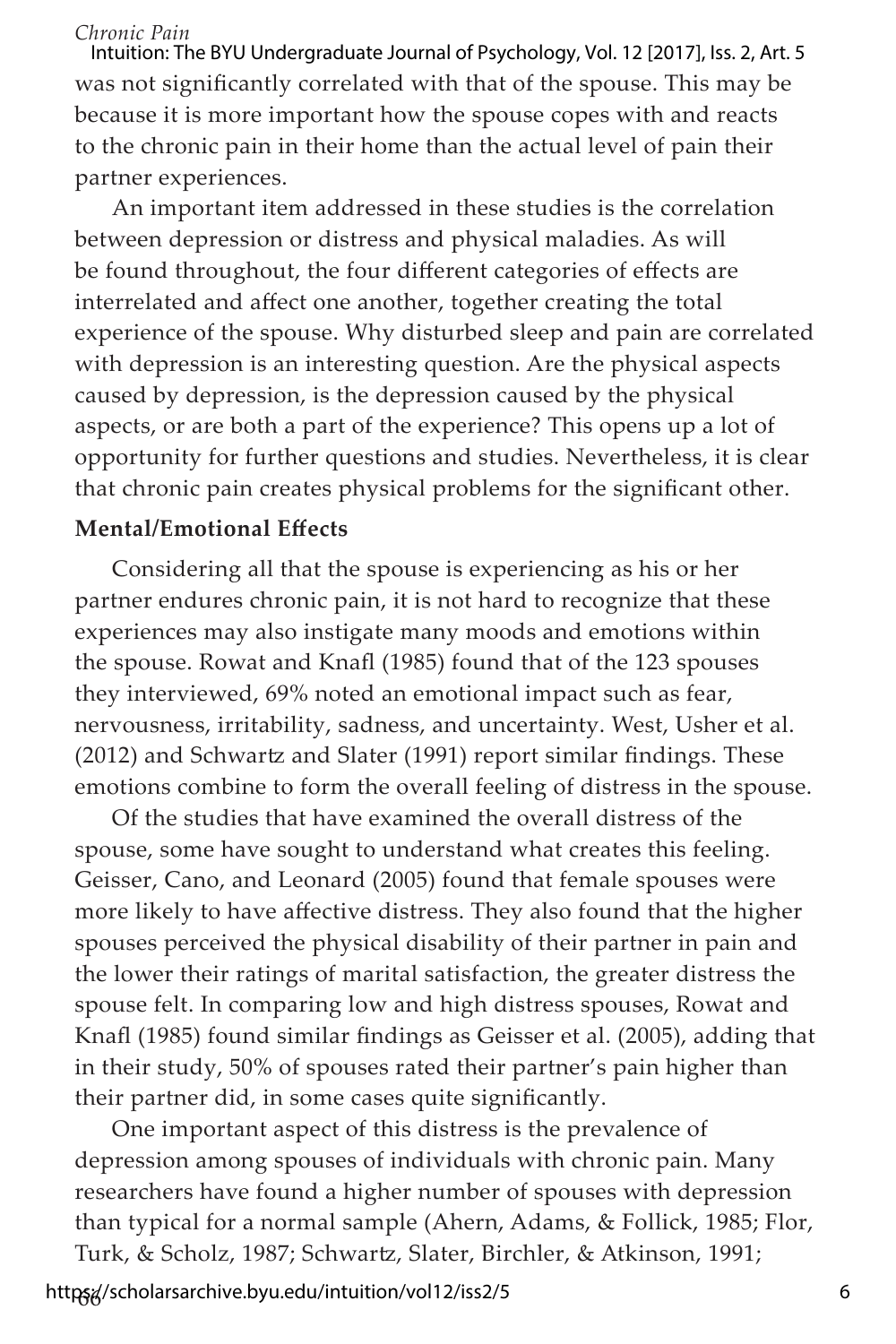Turk et al., 1987). In studying what might help to predict depression in this population, Flor, Turk, and Scholz (1987) found it did not seem to be related to the actual intensity of the pain, but rather to how the partner with chronic pain handled the situation. It was also related to the amount of control the spouse felt he or she had over their life and their satisfaction with the marital relationship. This was also seen in the study by Schwartz et al. (1991). Alternately, Leonard and Cano (2006) conducted a survey of 139 couples with at least one individual experiencing chronic musculoskeletal pain. They found patients' severity of pain was significantly related to spousal depression. However, it is important to note that of the couples studied, multiple couples reported significant chronic pain in both partners. This is an interesting aspect that might confound the findings of the study, for if the spouse is also in significant chronic pain, they would be more statistically likely to be depressed (Fishbain, Cutler, Rosomoff, & Rosomoff, 1997; Goesling, Clauw, & Hassett, 2013). This could also explain Leonard and Cano's (2006) finding that when spouses had personal experiences with chronic pain, they were more likely to be depressed. It could very possibly be related to their own pain, rather than their partners' pain.

These studies show that there are significant emotional and psychological effects associated with chronic pain. However, while some spouses were negatively affected, there are still many that fell into the low distress category, showing that it is possible to have a partner with chronic pain and still be a successful and happy individual.

## **Marital and Partner Relationship Effects**

As might be expected, when one or both partners are in constant pain, the couple's marital relationship is affected (Strunin & Boden, 2004; Subramanian, 1991). Researchers found that one of the most common changes occurs in sexual intercourse. For example, at least 50% of 20 chronic pain patients and their spouses surveyed in a study by Subramanian (1991) reported that their sexual relations had decreased significantly (moderately to severely). Multiple other studies have discovered similar findings, showing that a significant proportion of spouses with chronic pain partners feel that their sexual relations have either been completely discontinued, decreased, or diminished in satisfaction (Flor, Turk, & Scholz, 1987; Schwartz &

Published by BYU ScholarsArchive, 2017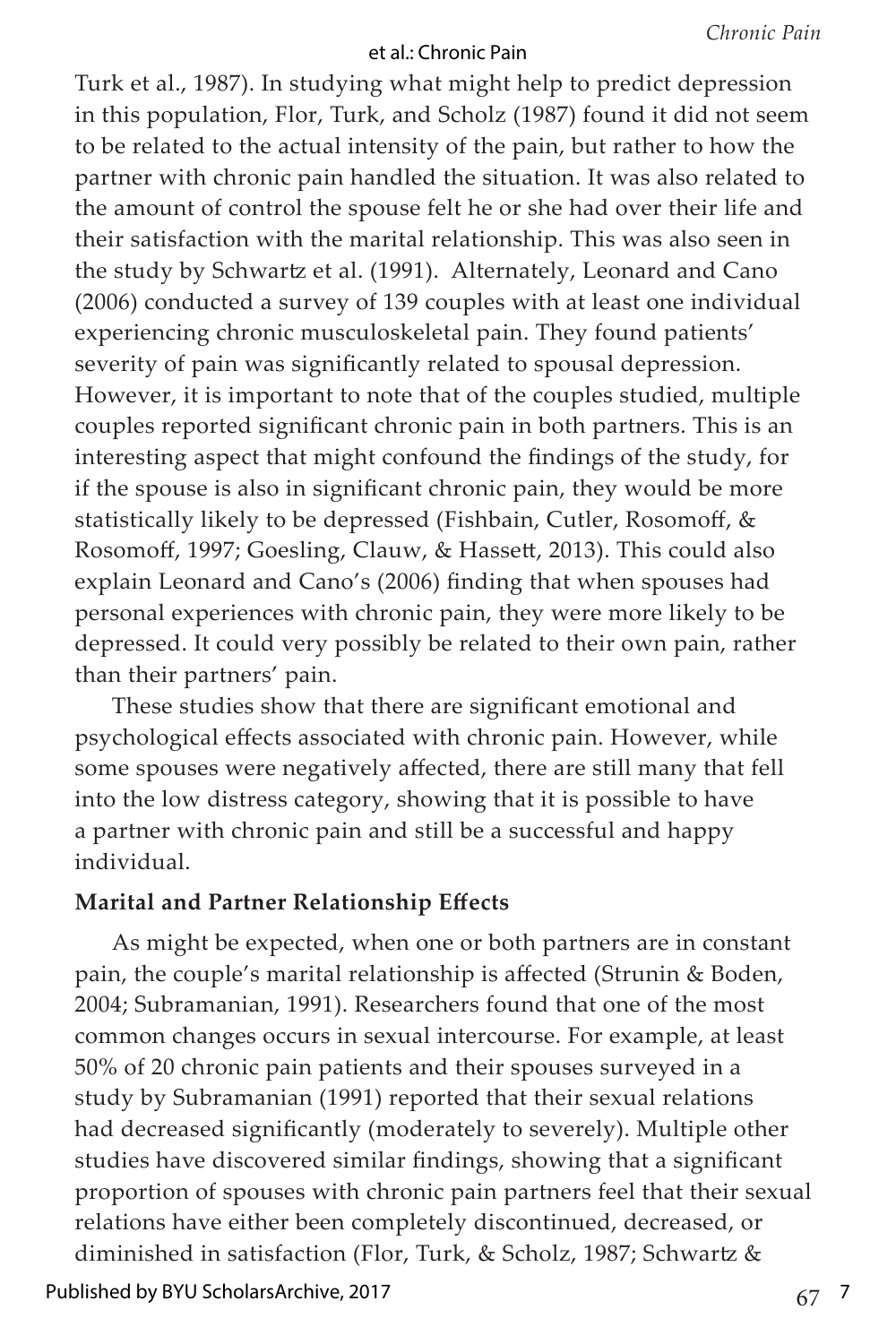Slater, 1991; Strunin & Boden, 2004; Turk et al., 1987; West, Usher et al., 2012). Additionally, multiple studies showed a change in the actual marital relationship and the satisfaction with the relationship (Flor, Turk, & Scholz, 1987; Strunin & Boden, 2004; Turk et al., 1987; West, Usher et al., 2012). West, Usher et al. (2012) summarized that participants "described quite marked changes in the relationships they had now with their partners and significant others when compared with the relationship they had prior to the onset of pain" (p. 3356). In many cases these changes are negative and there is a decrease in relationship satisfaction (Flor, Turk, & Scholz, 1987; Schwartz & Slater, 1991; Strunin & Boden, 2004). Intuition: The BYU Undergraduate Journal of Psychology, Vol. 12 [2017], Iss. 2, Art. 5

However, in some studies it is clear from the widely varying ratings of marital satisfaction that not all couples that struggle with chronic pain necessarily develop worse or less-satisfactory relationships (Geisser et al., 2005; Polenick, Martire, Hemphill, & Stephens, 2015; Turk et al., 1987). Therefore, scholars have examined what might predict or lead to a decline in the marital relationship (Ahern et al., 1985; Flor, Turk, & Scholz, 1987; Geisser et al., 2005). Flor, Turk, and Scholz (1987) found that the factors that seemed to be the best predictors of a spouse's satisfaction with their relationship were their own mood and their partner's satisfaction with the relationship. Combined, these two variables explained 45% of the variance between participants' outcomes (see also Akbari & Dehghani, 2017).

Several years later, Geisser et al. (2005) performed a study in which 110 couples affected by chronic pain were surveyed in order to further understand factors pertaining to spouses' moods and marital satisfaction. Some of the clearest associations they found were related to perceived disability, both psychosocial and physical. The greater the perceived difference between the patient and their spouse as to the level of physical disability experienced by the person with chronic pain, the greater the marital dissatisfaction. This seemed to be particularly true when the spouse saw the physical disability of their partner as being greater than the partner did (see also Rowat & Knofl, 1985). Researchers also found that lower marital satisfaction was correlated with higher ratings of physical disability by the spouse, as well as higher perceived levels of psychosocial disability by both the partner with chronic pain and their spouse (see also Cano, Miller,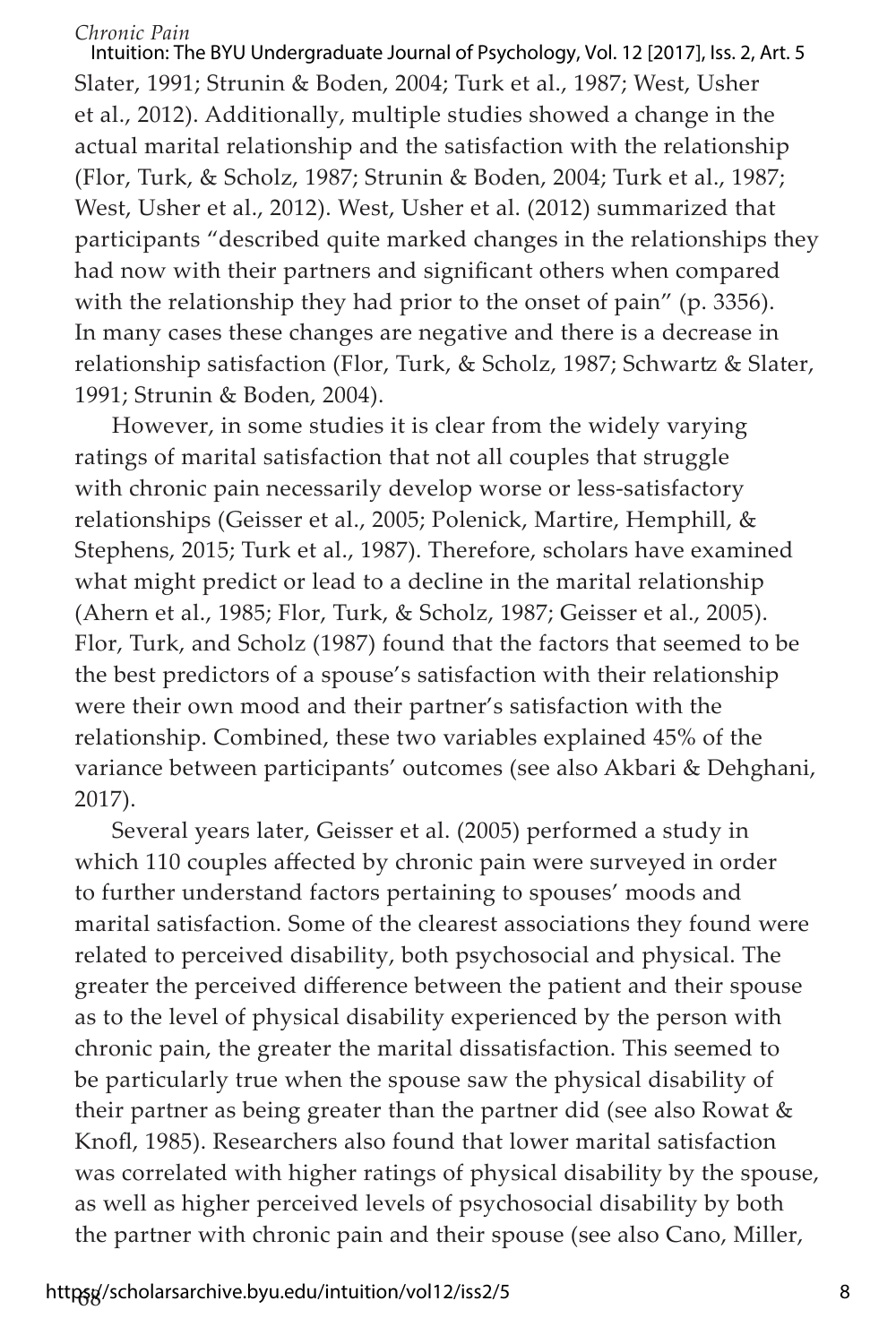& Loree, 2009). Interestingly, it was also found that higher reported pain by the patient was related to greater spousal marital satisfaction. Another study found the same result and provided a theory as to why greater pain could lead to a better relationship. They posited that greater pain would lead to more time spent with the partner, which would improve the relationship (Bermas, Tucker, Winkelman, & Katz, 2000).

An important point to note about the effects on the spousal relationship is that while there are obvious downsides that affect a wide majority of partners dealing with chronic pain and their spouses (such as decreased sexual relations), not all couples experience a negative marital relationship (Bermas et al., 2000). This will be discussed further in the next section in order to better understand how to help spouses of those with chronic pain overcome the negative aspects of chronic pain.

# **How to Help Spouses Thrive**

As has been demonstrated through this review, many detrimental consequences of chronic pain affect not only the person dealing with the pain, but also the spouse. There may be some aspects that cannot be avoided, such as pain, finances, role reversal, and the decrease of sexual relations; however, it has been shown that some aspects, such as spousal distress, depression, and satisfaction in the marital relationship are dependent on the situation and couple. For example, Subramanian (1991) revealed that spouses' scores on the Psychosocial Adjustment to Illness Scale (PAIS) were widely distributed, ranging from 6 to 88 (M=47.15, SD=20.9). This shows that there is a wide variety in spouses' reactions and in how they handle their situations.

Perhaps one of the most hopeful studies was conducted by West, Buettner, Stewart, Foster, and Usher (2012) who studied the resilience in 31 families dealing with chronic pain. The authors described individual resilience as a way of handling adversity which leads to an individual becoming stronger and having a greater ability to deal with future adversity. Building off of that, familial resiliency is a family's way of managing adversity which helps them to cope with the crisis and leads to the family becoming more resourceful and a stronger unit. Although the study was conducted on families, the authors stated that the majority of families consisted of merely the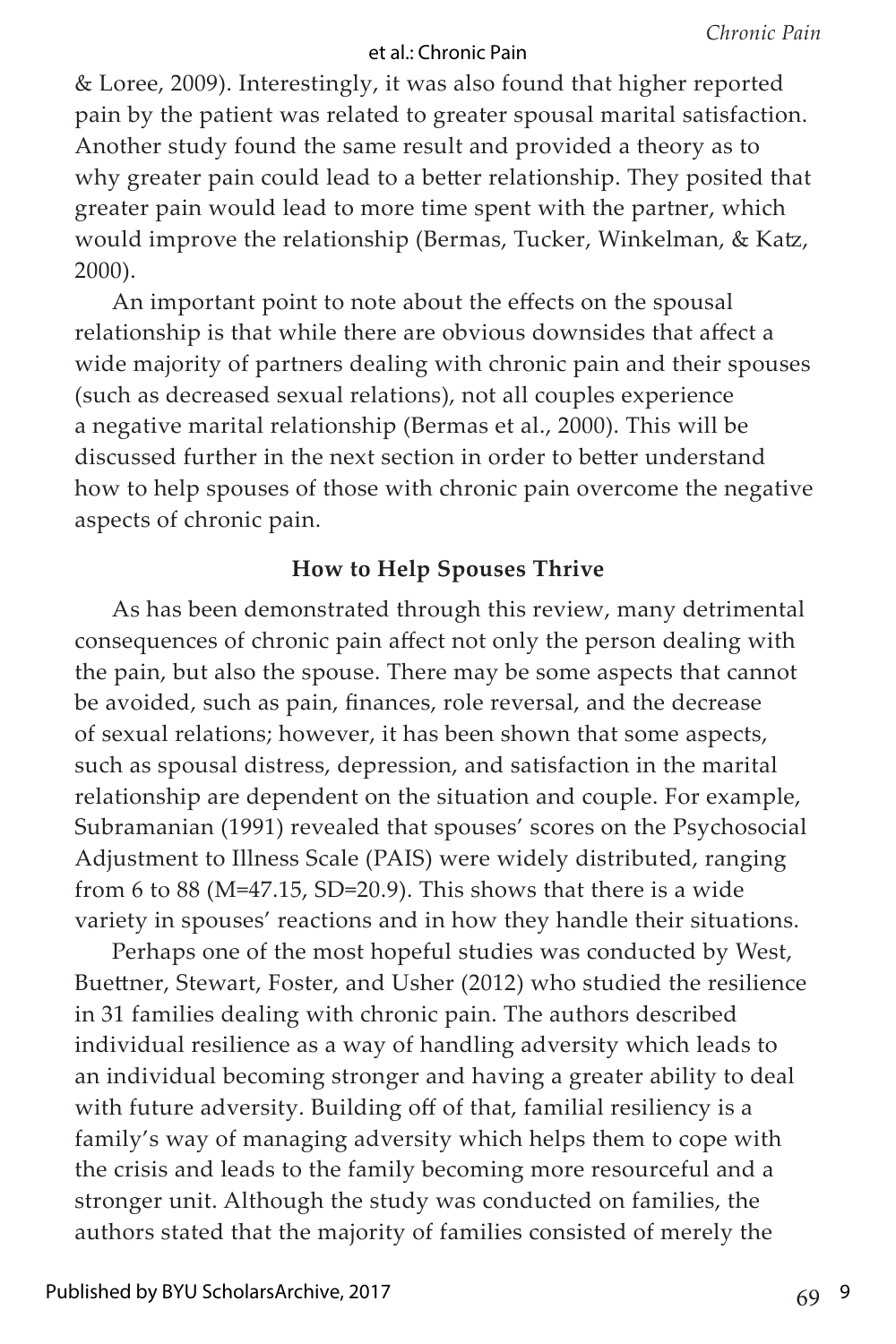partner with chronic pain and his or her spouse. In addition, one of the main qualitative parts of the study took information from only 10 families, all of which were only couples. Some important findings from this study showed that families dealing with chronic pain tended to be more resilient than the average family. However, even within this sample of families with chronic pain, there were varying levels of resiliency. Researchers found that those who were more resilient tended to be more positive about their family member's pain and to handle challenges in different ways. In addition, pain had less of an impact on families with higher resiliency. This shows that by helping spouses and couples to become more resilient, they might be able to have greater life satisfaction and to have a better experience as they deal with their pain. Furthermore, the 10 couples interviewed stated unanimously that an important part of staying strong throughout the chronic pain experience was "commitment from and cohesion with a partner or soul mate" (p. 3536). Multiple studies also mentioned the importance of support from the partner (Subramanian 1991; Turk et al., 1987). From these findings, strengthening the couple's relationship would seem to create a better environment for them to thrive. Intuition: The BYU Undergraduate Journal of Psychology, Vol. 12 [2017], Iss. 2, Art. 5

The idea of resilience suggests that there is a way for couples to deal with trials and the problem of chronic pain in a healthy way that leads to better outcomes. This idea is strengthened through studies which show that using the coping mechanism of catastrophizing an exaggerated negative orientation towards the pain which is then communicated to others—makes spouses more likely to experience psychological distress and depressive symptoms (Akbari & Dehghani, 2017; Prenevost & Reme, 2017). Studies have also shown that when the spouse recalled a time when they had helped their partner in pain they felt less distress and that chronic pain couples who used more humor tended to have greater marital satisfaction (Monin, Xu, Mitchell, Buurman, & Riffin, 2017; Johanson & Cano, 2007). These findings demonstrate that there do seem to be certain ways which can either mitigate or increase the negative effects of chronic pain. If healthy coping mechanisms are taught as a replacement for negative coping mechanisms, it might help couples to become more resilient.

In addition to the suggestion of strengthening couples' relationships and helping them become more resilient, researchers also recommend that spouses receive outside support. In the discussions of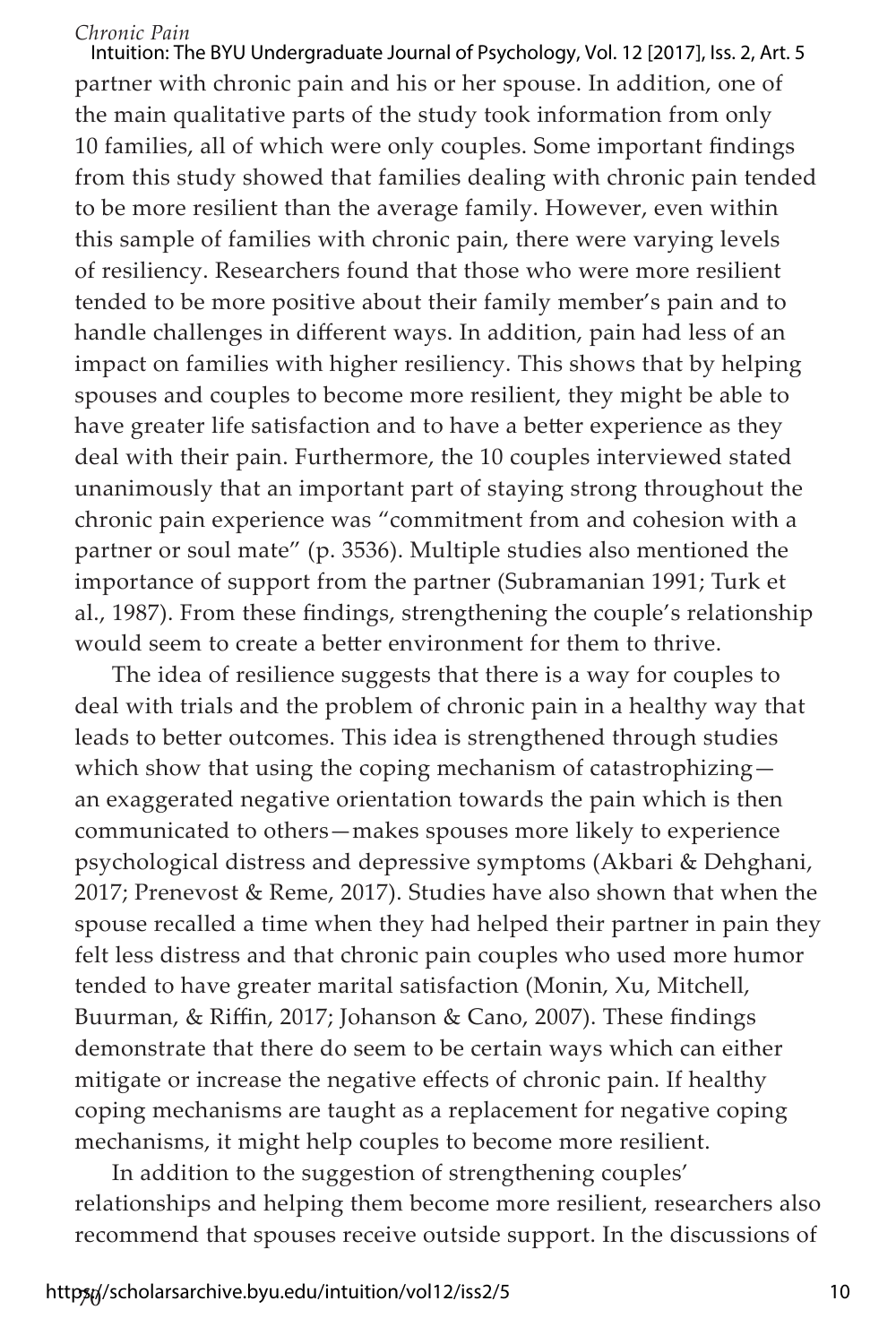a large majority of studies, advice or hypotheses were given regarding the importance of supporting the spouse and involving them in the process of creating a treatment plan for dealing with the pain. This would mean both the partner with chronic pain and the spouse receiving outside help, rather than only focusing on the partner with chronic pain receiving outside support (Ahern et al., 1985; Flor, Turk, & Rudy, 1987; Leonard & Cano, 2006; Rowat & Knafl, 1985; West, Usher et al., 2012; West, Buettner et al., 2012). Subramanian (1991) noted that those spouses who received support from sources such as social workers, psychologists, or psychiatrists rated the amount and quality of support they had received as being much more helpful than other types of support (e.g. extended family, neighbors). However, only 20-25% of spouses from the study had reached out to these sources, demonstrating that spouses rarely tend to turn to these sources. If the practice of spouses of people with chronic pain turning to therapists for outside assistance could be normalized, the lives of these spouses could improve.

One last important idea that has been mentioned by most studies is the importance of integrating the spouse in the process of dealing with the pain (Flor, Turk, & Rudy, 1987; Schwartz et al., 1991; Swift, Reed, & Hocking, 2014; West, Usher et al., 2012; West, Buettner et al., 2012). Miller-Matero & Cano (2015) conducted a study in which they had chronic pain couples sit through a couples' therapy session which included a motivational assessment and motivational interview. Compared to the control group, the therapy group had significantly higher outcomes including improved marital satisfaction and positive mood, and decreased negative mood and personal distress. In the case example given, following the therapy session the spouse of the individual with chronic pain rated their marital satisfaction 2 points higher, their positive mood 24 points higher, their negative mood 4 points lower and their personal distress 18 points lower. A single therapy session in which the couple worked through the issue of the chronic pain was found to be extremely beneficial to the spouse (see also Miller, Cano, & Wurm, 2013). Chronic pain has such far-reaching effects in the lives of everyone around it that it is important that there is information and help for the spouses. Through this, they can have better feelings of control and support in their situations.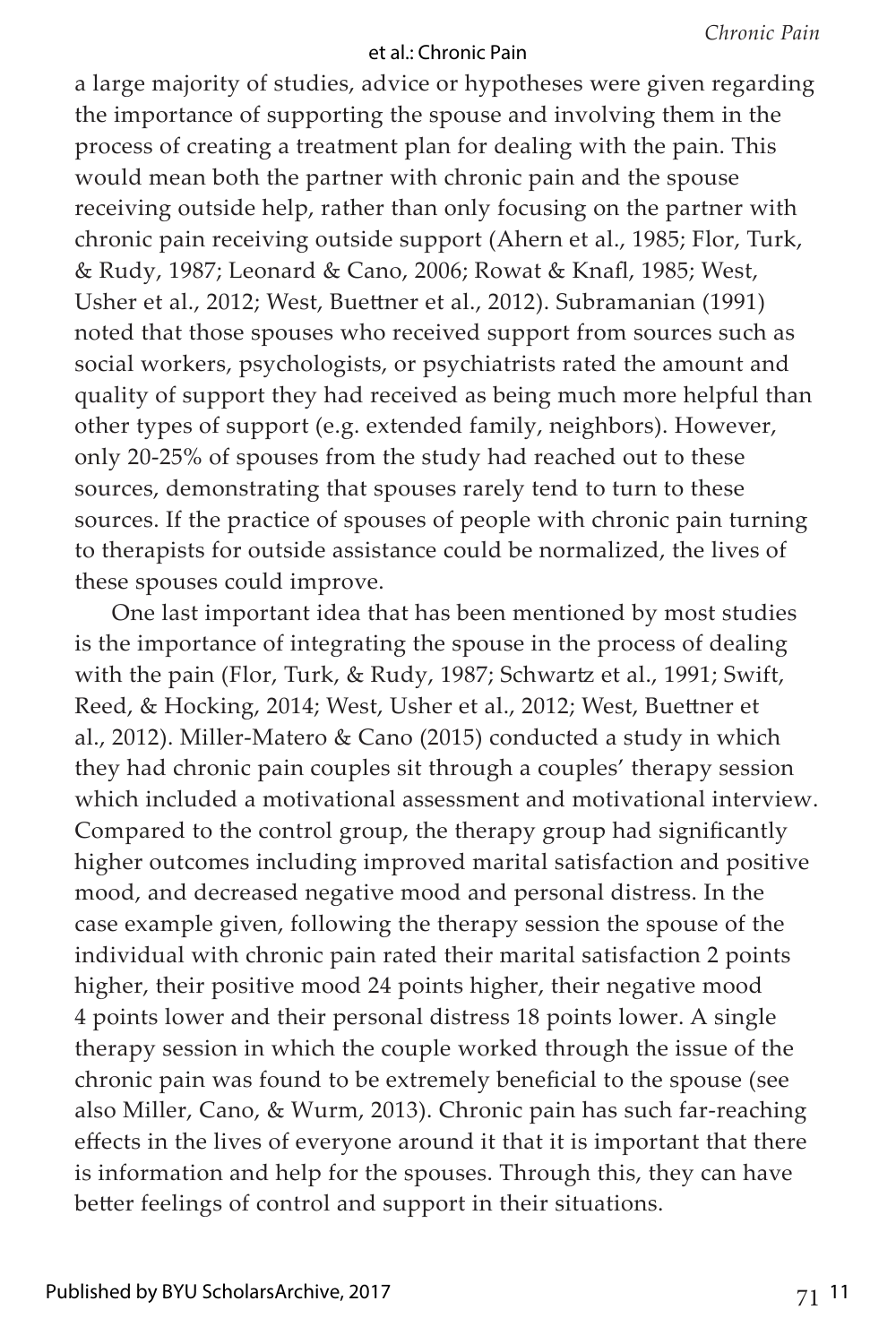#### **Conclusion** *Chronic Pain* Intuition: The BYU Undergraduate Journal of Psychology, Vol. 12 [2017], Iss. 2, Art. 5

Spouses of those dealing with chronic pain are clearly highly affected by the onset of pain in their partner. They are affected in multiple aspects of their lives, all of which typically interact with one another. These effects include household problems, physical problems, mental/emotional problems, and marital problems. The literature reviewed shows that spouses frequently have to deal with financial concerns, role reversals, changes in lifestyle, and alterations in how they spend their time (Kemler & Furnee, 2002; West, Usher et al., 2012). Additionally, spouses of people with chronic pain may experience increased pain themselves and deal with other physical maladies such as lack of sleep (Martire et al., 2013; Turk et al., 1987). Findings also show that an element of distress affects the spouse, which can ultimately lead to conditions such as depression (Ahern et al., 1985; Rowat & Knafl, 1985; Schwartz et al., 1991). Finally, chronic pain affects marital relationships, causing many spouses to report decreased sexual relations and, in some cases, decreased marital satisfaction (Strunin & Boden, 2004; Subramanian, 1991; West, Usher et al., 2012).

With such a life-altering experience, it is important that support and guidance be provided not only to the partners with chronic pain, but to their spouses' as well. Support can be provided for spouses by increasing the normalcy of using therapists as they deal with the chronic pain of their mates. It would also be beneficial to strengthen the relationship of the couple and create a treatment plan, not just for the person afflicted by chronic pain, but also for the couple as a unit. As these aspects are provided and as spouses and couples become more resilient, or rather, more able to handle the adversity of chronic pain in a healthy way, the couples may thrive and overcome some of the negative aspects of living with chronic pain.

It is apparent that further research is needed, because the literature is severely lacking in many areas. One such area is the effect of chronic pain on young married adults, since much of the literature focuses on the experiences of older couples. Additionally, further studies are needed to better understand what helps some couples to thrive. This could include topics such as resiliency, coping mechanisms, increasing marital satisfaction, and reports on the various types of therapies, treatments, and support extended to the couple as a whole rather than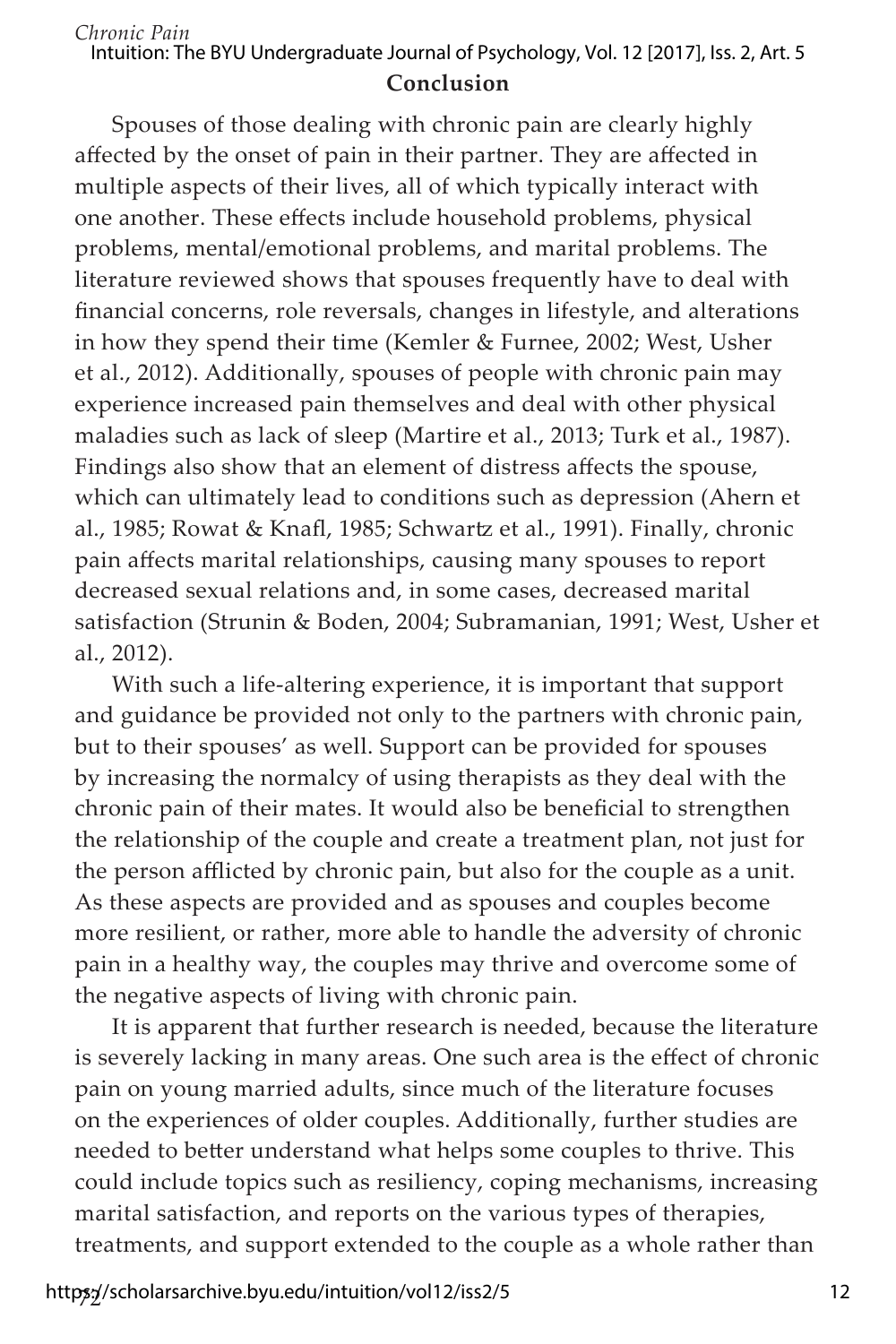only the person with chronic pain or only the spouse. The more that is understood about how families and spouses are affected by chronic pain, the more help can be offered to them to find greater overall life satisfaction.

#### **References**

- Ahern, D. K., Adams, A. E., & Follick, M. J. (1985). Emotional and marital disturbance in spouses of chronic low back pain patients. *The Clinical Journal of Pain, 1*(2), 69-74. doi:10.1097/00002508-198501020-00003
- Akbari, F., & Dehghani, M. (2017). Pain in the context of family: A study on factors contributing to marital satisfaction among couples suffering from chronic pain. *Iranian Journal of Public Health 46*(7), 964-972.
- American Chronic Pain Association. (2017). *Conditions A to Z*. Retrieved from https://theacpa.org/conditions
- Bermas, B. L., Tucker, J. S., Winkelman, D. K., & Katz, J. N. (2000). Marital satisfaction in couples with rheumatoid arthritis. *Arthritis & Rheumatism*, 13(3), 149-155. doi:10.1002/1529-0131(200006)13:33.0.co;2-w
- Breivik, H., Collett, B., Ventafridda, V., Cohen, R. & Gallacher, D. (2006). Survey of chronic pain in Europe: Prevalence, impact on daily life, and treatment. *European Journal of Pain, 10*, 287. doi:10.1016/j.ejpain.2005.06.009
- Cano, A., Miller, L. R., Loree, A. (2009). Spouse beliefs about partner chronic pain. *The Journal of Pain, 10*(5), 486-492. doi:10.1016/j.jpain.2008.11.005
- Fishbain, D. A., Cutler, R., Rosomoff, H. L., & Rosomoff, R. S. (1997). Chronic pain-associated depression: Antecedent or consequence of chronic pain? A review. *The Clinical Journal of Pain, 13*(2), 116-137. doi:10.1097/00002508- 199706000-00006
- Flor, H., Turk, D. C., & Rudy, T. E. (1987). Pain and families II. Assessment and treatment. *Pain, 30*(1), 29-45. doi:10.1016/0304-3959(87)90081-9
- Flor, H., Turk, D. C., & Scholz, O. B. (1987). Impact of chronic pain on the spouse: Marital, emotional and physical consequences. *Journal of Psychosomatic Research, 31*(1), 63-71. doi:10.1016/0022-3999(87)90099-7
- Geisser, M. E., Cano, A., & Leonard, M. T. (2005). Factors associated with marital satisfaction and mood among spouses of persons with chronic back pain. *The Journal of Pain, 6*(8), 518-525. doi:10.1016/j.jpain.2005.03.004
- Goesling, J., Clauw, D. J., & Hassett, A. L. (2013). Pain and depression: An integrative review of neurobiological and psychological factors. *Current Psychiatry Reports, 15*(12). doi:10.1007/s11920-013-0421-0
- Johansen, A. B. & Cano, A. (2017). A preliminary investigation of affective interaction in chronic pain couples. *Pain, 132*, S86-S95. doi:10.1016/j. pain.2007.04.016
- Kemler, M. A., & Furnée, C. A. (2002). The impact of chronic pain on life in the household. *Journal of Pain and Symptom Management, 23*(5), 433-441. doi:10.1016/s0885-3924(02)00386-x

Korff, M. V., Ormel, J., Keefe, F. J., & Dworkin, S.F. (1992). Grading the severity Published by BYU ScholarsArchive, 2017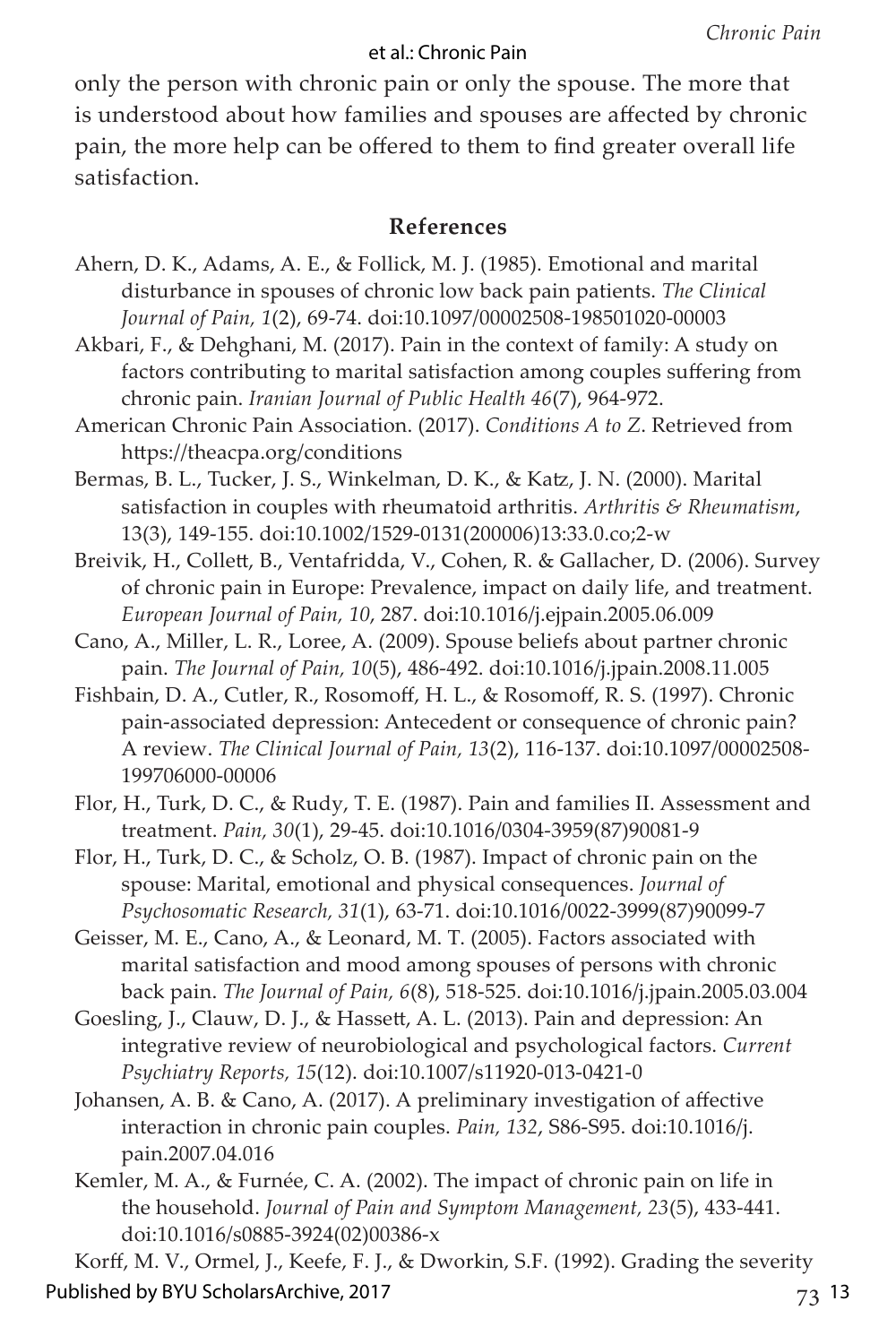- of chronic pain. *Pain, 50*(2). doi:10.1016/0304-3959(92)90154-4 Intuition: The BYU Undergraduate Journal of Psychology, Vol. 12 [2017], Iss. 2, Art. 5
- Leonard, M. T., & Cano, A. (2006). Pain affects spouses too: Personal experience with pain and catastrophizing as correlates of spouse distress. Pain, 126(1), 139-146. doi:10.1016/j.pain.2006.06.022
- Leonard, M. T., Cano, A., & Johansen, A. B. (2006). Chronic pain in a couples' context: A review and integration of theoretical models and empirical evidence. *The Journal of Pain, 7*(6), 377-390. doi:10.1016/j.jpain.2006.01.442
- Martire, L. M., Keefe, F. J., Schulz, R., Stephens, M. A., & Mogle, J. A. (2013). The impact of daily arthritis pain on spouse sleep. *Pain, 154*(9), 1725-1731. doi:10.1016/j.pain.2013.05.020
- Miller, L. R., Cano, A., & Wurm, L. H. (2013) A motivational therapeutic assessment improves pain, mood, and relationship satisfaction in couples with chronic pain. *The Journal of Pain, 14*(5), 525-537. doi:10.1016/j. jpain.2013.01.006
- Miller-Matero, L. R., & Cano, A. (2015). Encouraging couples to change: A motivational assessment to promote well-being in people with chronic pain and their partners. *Pain Medicine, 16*(2), 348-355. doi:10.1111/ pme.12600
- Monin, J. K., Xu, A., Mitchel, H., Buurman, F., & Riffin, C. (2017) Recalling support provision decreases distress and anger in response to partner suffering. *Aging and Mental Health*, 1-8. doi:10.1080/13607863.2017.1286452
- Polenick, C. A., Martire, L. M., Hemphill, R. C., & Stephens, M. A. (2015). Effects of change in arthritis severity on spouse well-being: The moderating role of relationship closeness. *Journal of Family Psychology, 29*(3), 331-338. doi:10.1037/fam0000093
- Prenevost, M. H., Reme, S. E. (2017). Couples coping with chronic pain: How do intercouple interactions relate to pain coping? *Scandinavian Journal of Pain, 16*, 150-157. doi:10.1016/j.sjpain.2017.05.010
- Rowat, K. M., & Knafl, K. A. (1985). Living with chronic pain: The spouse's perspective. *Pain, 23*(3), 259-271. doi:10.1016/0304-3959(85)90104-6
- Schwartz, L., & Slater, M. A. (1991). The impact of chronic pain on the spouse: Research and clinical applications. *Holistic Nursing Practice, 6*(1), 9-16. doi:10.1097/00004650-199110000-00005
- Schwartz, L., Slater, M. A., Birchler, G. R., & Atkinson, H. J. (1991). Depression in spouses of chronic pain patients: The role of patient pain and anger, and marital satisfaction. *Pain, 44*(1), 61-67. doi:10.1016/0304-3959(91)90148-q
- Strunin, L., & Boden, L. I. (2004). Family consequences of chronic back pain. *Social Science & Medicine, 58*(7), 1385-1393. doi:10.1016/s0277- 9536(03)00333-2
- Subramanian, K. (1991). The multidimensional impact of chronic pain on the spouse. *Social Work in Health Care, 15*(3), 47-62. doi:10.1300/j010v15n03\_03
- Swift, C. M., Reed, K., & Hocking, C. (2014). A new perspective on family involvement in chronic pain management programmes. *Musculoskeletal Care, 12*, 47-55. doi:10.1002/msc.1059